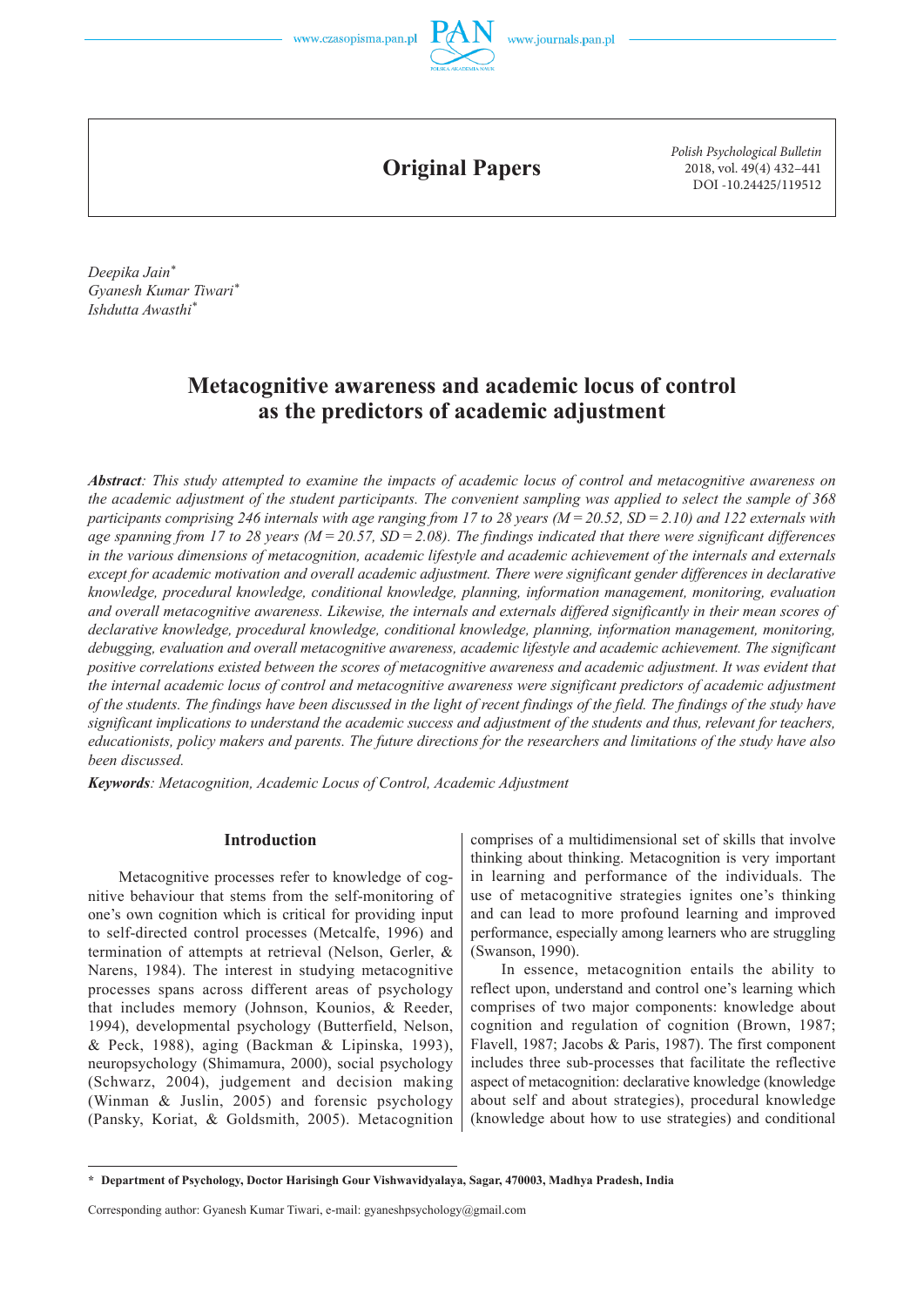

knowledge (knowledge about when and why to use strategies). Regulation of cognition includes a number of sub-processes that facilitate the control aspect of learning. The researchers have reported five regulation skills which include planning, information management strategies, comprehension monitoring, debugging strategies and evaluation (Artzt & Armour-Thomas, 1992; Baker, 1989). It has been argued that metacognition plays a pivotal role in communication, reading comprehension, language acquisition, social cognition, attention, self-control, memory, self-instruction, writing, problem-solving and personality development to mention a few (Rahman et al., 2010) which develop with learning and experience. It has also been argued that metacognitive processes are closely associated with academic achievement, learning outcomes and efficient ways to improve performance in work environments.

The locus of control is a generalized attitude, beliefs or expectancy regarding the nature of the causal relationship between one's own behavior and its consequences (Rotter, 1966). Rotter (1971) has argued that the individuals may carry either internal or external locus of control. The internals are those who believe their outcomes of life are regulated by their own efforts whereas the externals carry the belief that outcomes are caused by external factors. These differences in the locus of control lead the individuals to possess two different types of cognitive, affective and behavioural structuring which are very closely linked with the performance of various sorts. It has been argued that the internals and externals differ in their attributional styles, intrapersonal and personal cognitions, perceptions of control, dynamics of reinforcement and metacognitive abilities which constitute the major background in individual differences in performance. It has been posited that beliefs of the individuals that their actions will lead to the desired outcome is essential for both motivation (Bandura, 1989; Skinner, 1996; Goldsmith et al., 2000) and self-control (Rosenbaum, 1980). Applying the arguments of locus of control, Trice (1985) has defined academic locus of control as an expectation held by the learners that their behaviors have the capacity to impact academic success and adjustment. It also reflects the beliefs and expectations of the students about the individual and environmental factors which significantly determine the academic success and performance. It is a well established fact in psychological research that internal academic locus of control has facilitative role in academic achievement and learning (Anderson & Hamilton, 2005; Corno, Collins, & Capper, 1982; Harrison, 1991; Pintrich & De Groot, 1990). The researchers have argued that locus of control has close link with metacognitive knowledge and motivation of the individuals (Bergan, 1990; Grote & James, 1991) as it entails belief of the students about their ability to perform a task.

According to Baker and Siryk (1999), academic adjustment refers to the degree of success of the students meeting the various educational demands of the academic environment. The demand of academic adjustment may face new challenges as becoming a part of higher

education system initiates many changes in the life of the students and provides them an opportunity to develop self-dependency contrary to the previous life which is characterized by a complete dependency on the teachers and family members as well as coping with dissimilar cultural, social and psychological environment (Al-Shinawi & Abdurrahman, 1994). It has motivated many researchers to conduct scientific inquiry into the role of academic adjustment in higher education that has been supposed to be a strong predictor of academic success of the students, development of social relations and new personal goals (Al-nabhan, 2001; Saldern, 1992).

The review of available research works exhibited that previous studies have mostly focused on the relationship of metacognitive awareness and academic outcomes and fewer efforts have been devoted to understand the impacts of metacognitive awareness on academic adjustment of the students. In one of the limited studies is the study of Cazan (2012) who reported that as compared to self-regulated learning strategies, academic self-efficacy and test anxiety, metacognitive self-regulated strategies are the reliable predictors of academic adjustment of first year university students. Thus, the relationship between metacognition and academic adjustment remains insufficiently explored topic of research. In addition, there is lack of studies focusing the metacognitive differences in internal and external locus of control which significantly impacts academic success and academic adjustment.

The purpose of the present study was to understand the differences in the metacognitive awareness of internals and externals and to see the impacts of metacognitive awareness and academic locus of control on the academic adjustment of the male and female students. Most of the previous studies have been carried out involving the participants from American and Western socio-cultural settings. This study would contribute to the understanding the relationship among these variables in Indian socio-cultural milieu. It has been observed that most of the previous researches have been confined only to the study of the relationship between metacognitive awareness and academic outcome. Thus, the present study will help to understand the relationship among metacognitive awareness, academic locus of control and academic adjustment of the male and female participants.

# **Objectives of the Study**

Following were the major objectives of the study:

- 1. To compare and contrast the metacognitive awareness and academic adjustment of the participants with internal and external academic locus of control.
- 2. To see the nature and extent of association between the metacognitive awareness and academic adjustment of the participants with internal and external academic locus of control.
- 3. To partial out the role of metacognitive awareness in predicting the academic adjustment of the participants with internal and external academic locus of control.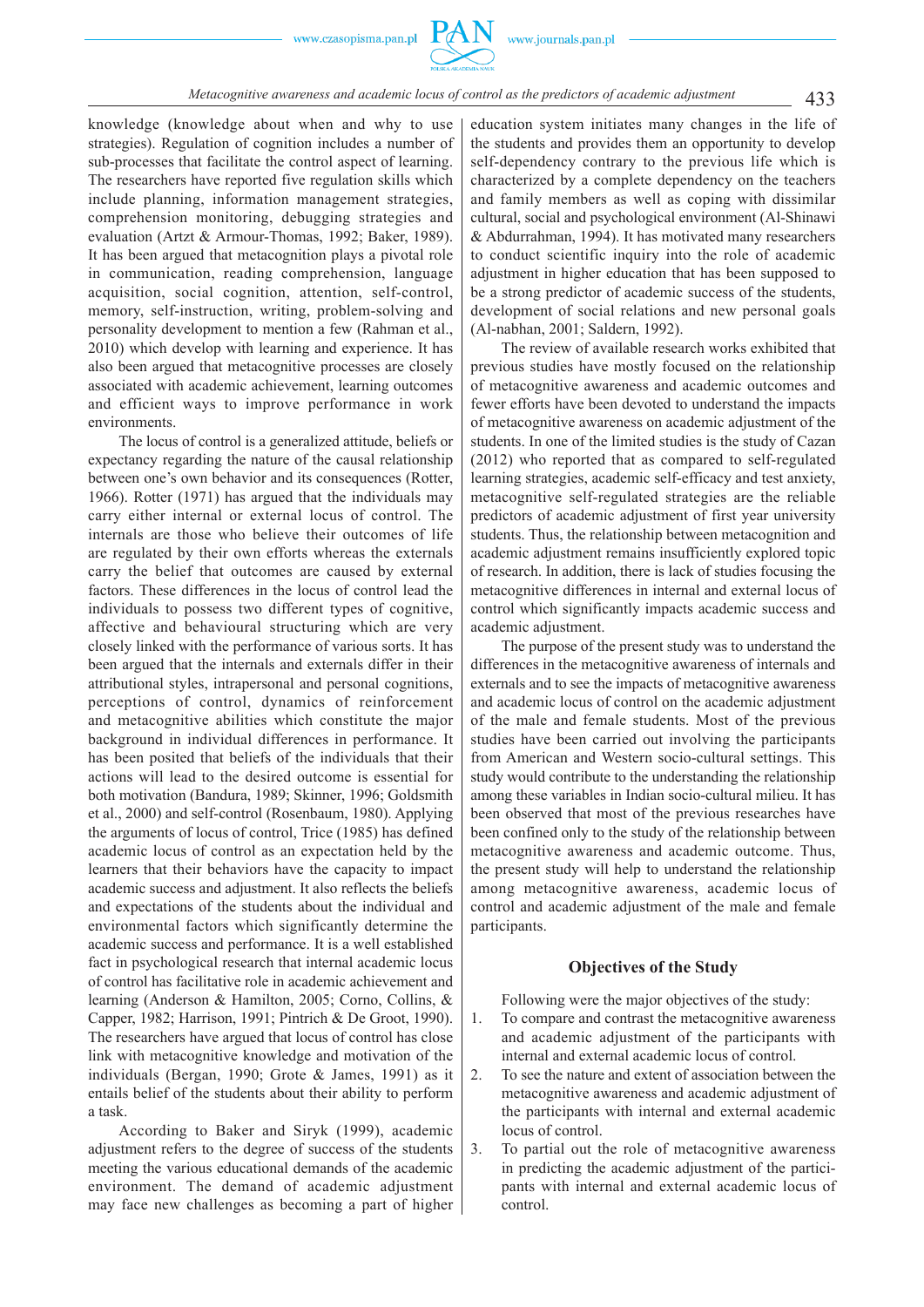

# 434 *Deepika Jain, Gyanesh Kumar Tiwari, Ishdutta Awasthi*

#### **Hypotheses**

Following hypotheses were framed to be tested through the findings of the study:

- 1. The mean scores of metacognitive awareness and academic adjustment of the participants with internal academic locus of control will be higher as compared to the externals.
- 2. The metacognition and its components will show positive correlations with academic adjustment of the internals and externals.
- 3. The metacognition and its components will account for significant variance in the scores of academic adjustment of the internals and externals.

### **Methods and Procedure**

# **Participants**

The convenient sampling method was used to choose the participants for the study. The undergraduate and postgraduate male and female students studying in different streams of science, arts and commerce were approached to take part in the study. Before the start of the actual collection of the data, written permissions were sought from competent authorities of the different departments of Doctor Harisingh Gour Vishwavidyalaya, Sagar, Madhya Pradesh, India. Initially, 550 undergraduate and postgraduate students were consulted for data collection but finally, data of only 522 were found correct and complete in all respect. The participants who scored 12 or below on Trice Academic Locus of Control Scale (Trice, 1985) were labelled as having internal academic locus of control whereas those who scored 16 or above on the scale were denoted as possessing external academic locus of control. Adopting this criteria, 246 participants age ranging from 17 years to 28 years were identified as internals  $(M = 20.52)$ , SD = 2.10) comprising 133 males (M = 20.43, SD = 2.03) and 113 females  $(M = 20.64, SD = 2.18)$  whereas 122 participants age ranging 17 years to 28 years were found to be externals  $(M = 20.57, SD = 2.08)$  containing 61 males ( $M = 20.57$ ,  $SD = 2.30$ ) and 61 females ( $M = 20.57$ ,  $SD = 1.85$ ). In essence, the selection criteria of the participants were that the participants must be studying in either graduation or postgraduation and must possess apparent normal physical and mental health.

# **Tools**

Following tools were employed to collect data for the study.

#### *Metacognitive Awareness Inventory (MAI)*

Metacognitive Awareness Inventory (MAI), standardized by Schraw and Dennison (1994) was used to measure the metacognitive awareness of the participants in the study. The MAI consists of 52 statements to which participants responded by marking a Likert scale with numbers from 1 ("not at all true of me") to 5 ("very true of me"). The statements represented two component categories of metacognition, knowledge and regulation. The knowledge

component covered declarative knowledge (knowledge about self and strategies), procedural knowledge (knowledge about strategy use), and conditional knowledge (when and why to use strategies). The regulation component covered planning (goal setting), information management (organizing), monitoring (assessment of learning and strategy), debugging (strategies to correct errors) and evaluation (analysis of performance and strategy effectiveness). The test-retest reliability of this scale is 0.95.

# *Trice Academic Locus of Control Scale*

This scale was developed by Trice (1985) which was used to measure the internal and external academic locus of control of the students. This scale measured the locus of control regarding academic settings. This scale consists of 28 items. Responses were elicited on two-point scale: true or false. The range of scores was 0–28. The scores have been found to be significantly correlated with grade point average (Trice, 1985). Low scores on the scale have been reported to be associated with higher GPA and high scores are associated with lower GPA (Trice, 1985). Scores from 0–14 obtained on the scale indicate internal locus of control and scores above this range indicate external locus of control. The test-retest reliability of this scale for students has been reported to be 0.90 (Trice, 1985).

#### *Academic Adjustment Scale*

This scale measured academic adjustment of the students which has been designed by Anderson et al. (2016). The academic adjustment scale represented three dimensional construct of academic adjustment that comprised academic lifestyle, academic achievement and academic motivation. This scale comprises 9 items. Responses were elicited on five-point scale. The test-retest reliability of this academic adjustment scale was 0.84 (Anderson et al., 2016).

#### **Procedure of Data Collection and Analysis**

After the proposal was finalized, it was put before the ethical committee of the department for its approval and permission. Then, the procurement of the psychometric tools was ascertained. The participants were approached individually and debriefed about the basic goals of the study. The participants were made comfortable and the researchers established rapport with them followed by oral instructions about the methods of answering to the alternatives of the various items of the scales. Before the start of the study, the written consent was collected from each participant. The participants were supplied with a set of the scales. The participants were instructed to read the instructions carefully before giving their responses to the various items of the scales. They were also told that during and before the completion of the scales they can ask anything about it. The data so obtained were arranged according to the demand of the method of analysis. The mean, standard deviation (SD), t-test, Pearson Product Moment Method of Correlation and stepwise regression analysis were carried out on the obtained data of the study with the help of SPSS (Statistical Package for the Social Sciences), a software programme to analyze the data.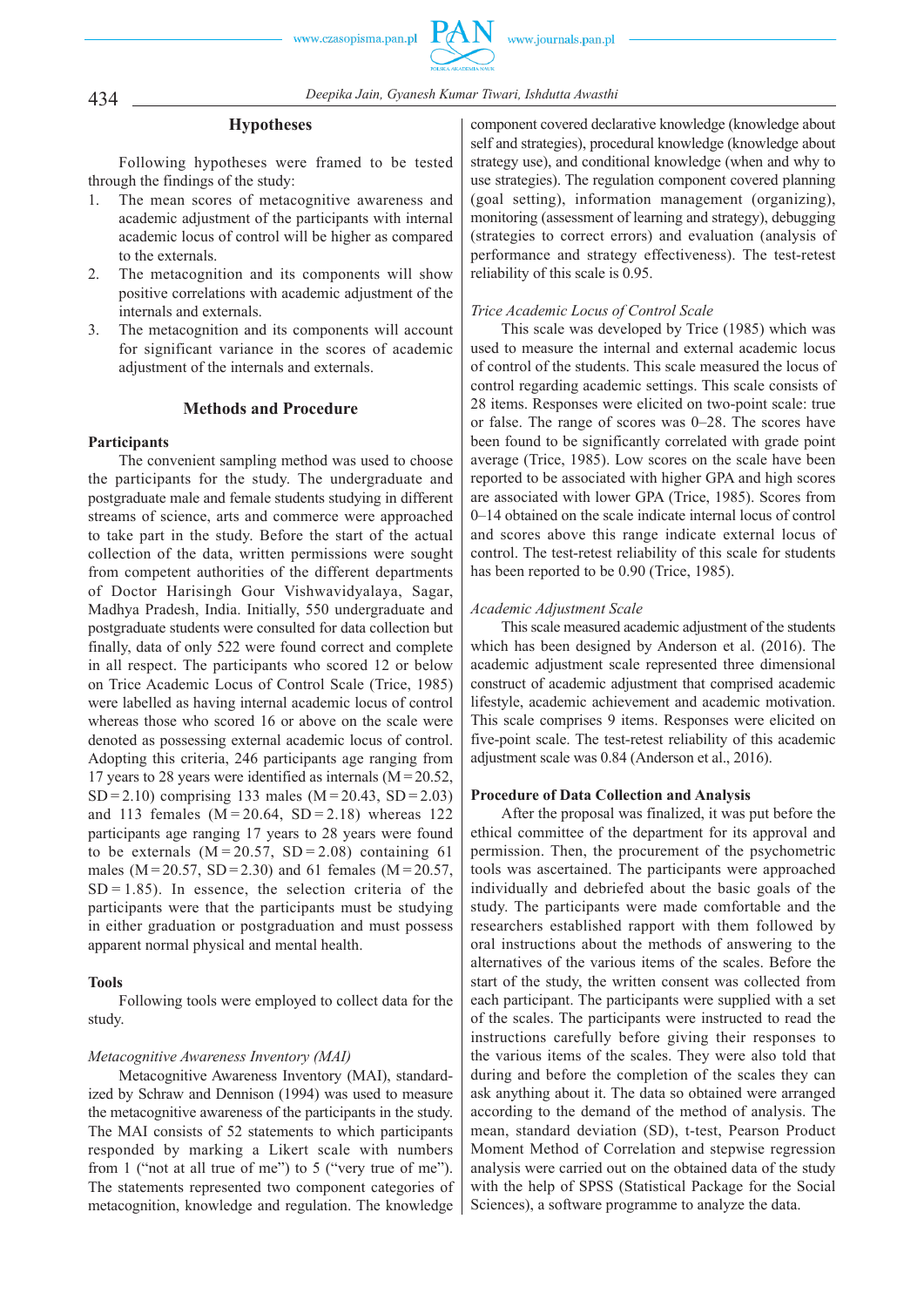#### **Results**

The academic locus of control, metacognition and academic adjustment were measured with the help of standardized psychometric tools. Metacognition consisted of two components namely, knowledge and regulation. The knowledge component includes declarative knowledge, procedural knowledge and conditional knowledge. The regulation component covers planning, information management, monitoring, debugging and evaluation. Similarly, academic locus of control consists of two components: internal academic locus of control and external academic locus of control. Likewise, academic adjustment consisted of three components viz., academic lifestyle, academic achievement and academic motivation.

The mean scores of metacognition and its components of the male participants in terms of internal and external academic locus of control showed that the male participants with internal academic locus of control evoked higher mean scores on declarative knowledge (Internal-M = 30.19, SD = 4.51; External-M = 27.56, SD = 5.26; t = 3.58, df = 192,  $p = .000$ ), procedural knowledge (Internal-M = 15.05, SD = 2.55; External-M = 13.41, SD = 2.67; t = 4.09, df = 192,  $p = .000$ ), conditional knowledge (Internal-M = 20.00,  $SD = 2.75$ ; External-M = 18.61,  $SD = 3.36$ ;  $t = 3.05$ , df = 192,  $p = .003$ ), planning (Internal-M = 28.67, SD = 3.39; External-M = 24.75, SD = 5.24;  $t = 6.24$ , df = 192,  $p = .000$ ), information management (Internal-M =  $38.54$ , SD =  $4.95$ ; External-M =  $36.43$ , SD =  $5.27$ ; t =  $2.71$ , df =  $192$ ,  $p = .007$ ), monitoring (Internal-M = 26.46, SD = 3.73; External-M = 24.92, SD = 4.15;  $t = 2.58$ , df = 192,  $p = .011$ ), evaluation (Internal-M =  $23.41$ , SD =  $3.45$ ; External-M =  $22.00$ , SD = 3.84;  $t = 2.54$ ,  $df = 192$ ,  $p = .012$ ) and overall metacognitive awareness (Internal-M =  $201.68$ , SD = 19.22; External-M = 186.26, SD = 25.43;  $t = 4.67$ , df = 192,  $p = .000$ ) as compared to the external males (Table 1).

The male participants with internal academic locus of control also demonstrated higher mean scores on

**Table 1. Means, SDs and t-values of the scores of metacognition and its eight components, academic adjustment and its three components of the male participants with internal and external academic locus of control**

| S. No.         | <b>Measures</b>                    | <b>Academic Locus of Control</b> | N   | Mean   | SD    | t    | df  | $\boldsymbol{p}$ |
|----------------|------------------------------------|----------------------------------|-----|--------|-------|------|-----|------------------|
| 1.             | Declarative<br>Knowledge           | Internal                         | 133 | 30.19  | 4.51  | 3.58 | 192 | .000             |
|                |                                    | External                         | 61  | 27.56  | 5.26  |      |     |                  |
| 2.             | Procedural<br>Knowledge            | Internal                         | 133 | 15.05  | 2.55  | 4.09 | 192 | .000             |
|                |                                    | External                         | 61  | 13.41  | 2.67  |      |     |                  |
| 3 <sub>1</sub> | Conditional<br>Knowledge           | Internal                         | 133 | 20.00  | 2.75  | 3.05 | 192 | .003             |
|                |                                    | External                         | 61  | 18.61  | 3.36  |      |     |                  |
| 4.             | Planning                           | Internal                         | 133 | 28.67  | 3.39  | 6.24 | 192 | .000             |
|                |                                    | External                         | 61  | 24.75  | 5.24  |      |     |                  |
| 5.             | Information<br>Management          | Internal                         | 133 | 38.54  | 4.95  | 2.71 | 192 | .007             |
|                |                                    | External                         | 61  | 36.43  | 5.27  |      |     |                  |
|                | Monitoring                         | Internal                         | 133 | 26.46  | 3.73  | 2.58 | 192 | .011             |
| 6.             |                                    | External                         | 61  | 24.92  | 4.15  |      |     |                  |
| 7.             | Debugging                          | Internal                         | 133 | 19.38  | 3.01  | 1.65 | 192 | .101             |
|                |                                    | External                         | 61  | 18.59  | 3.23  |      |     |                  |
| 8.             | Evaluation                         | Internal                         | 133 | 23.41  | 3.45  | 2.54 | 192 | .012             |
|                |                                    | External                         | 61  | 22.00  | 3.84  |      |     |                  |
| 9.             | Overall Metacognitive<br>Awareness | Internal                         | 133 | 201.68 | 19.22 | 4.67 | 192 | .000             |
|                |                                    | External                         | 61  | 186.26 | 25.43 |      |     |                  |
|                | Academic Life Style                | Internal                         | 133 | 8.73   | 2.32  | 4.03 | 192 | .000             |
| 10.            |                                    | External                         | 61  | 10.10  | 1.89  |      |     |                  |
| 11.            | Academic<br>Achievement            | Internal                         | 133 | 10.94  | 2.22  | 2.43 | 192 | .016             |
|                |                                    | External                         | 61  | 10.03  | 2.81  |      |     |                  |
| 12.            | Academic Motivation                | Internal                         | 133 | 12.38  | 2.16  | 0.57 | 192 | .571             |
|                |                                    | External                         | 61  | 12.56  | 1.85  |      |     |                  |
| 13.            | Overall Academic<br>Adjustment     | Internal                         | 133 | 32.05  | 4.73  | 0.90 | 192 | .369             |
|                |                                    | External                         | 61  | 32.69  | 4.39  |      |     |                  |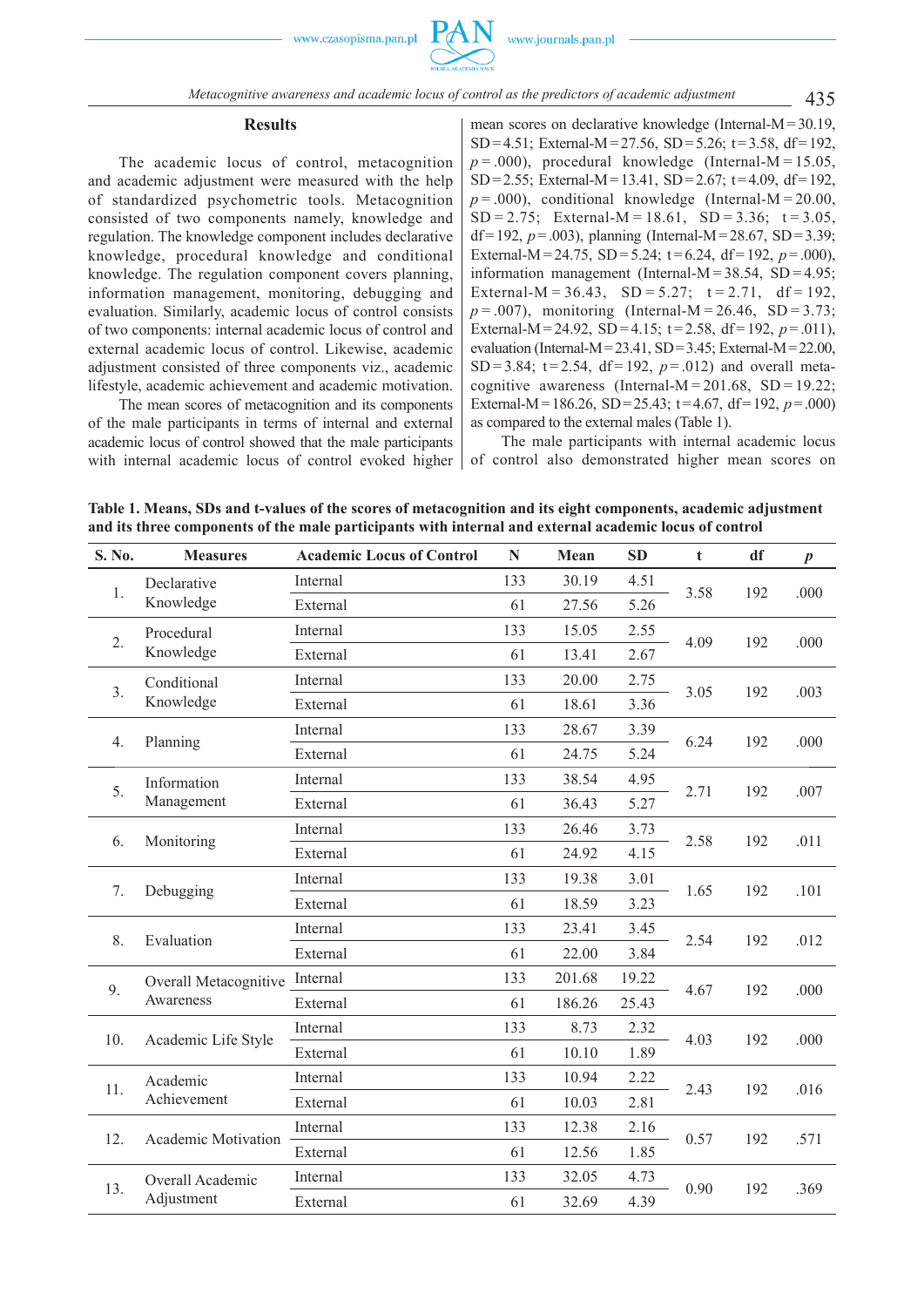



academic achievement (Internal-M =  $10.94$ , SD =  $2.22$ ; External-M = 10.03, SD = 2.81;  $t = 2.43$ , df = 192,  $p = .016$ ) as compared to the external males. Conversely, the male participants with external academic locus of control achieved higher mean scores on academic lifestyle (Internal- $M = 8.73$ , SD = 2.32; External-M = 10.10, SD = 1.89; t = 4.03, df = 192.  $p = .000$ ) as compared to the internal males (Table 1).

On the other hand, the mean scores of metacognition and its components of the female participants in terms of internal and external academic locus of control showed that the female participants with internal academic locus of control exhibited higher mean scores on declarative knowledge (Internal-M =  $30.42$ , SD =  $4.06$ ; External-M = 27.13, SD = 4.86;  $t = 4.75$ , df = 172,  $p = .000$ ). conditional knowledge (Internal-M =  $20.27$ , SD =  $2.89$ ; External-M = 18.21, SD = 3.13;  $t = 4.36$ , df = 172,  $p = .000$ , planning (Internal-M = 28.36, SD = 4.01; External-M = 25.75, SD = 5.15;  $t = 3.70$ ,  $df = 172$ ,  $p = .000$ ),

information management (Internal-M =  $39.28$ , SD =  $4.42$ ; External-M = 37.41, SD = 4.69;  $t = 2.61$ , df = 172,  $p = .010$ ), monitoring (Internal-M = 27.06, SD = 3.62; External-M = 24.02, SD = 4.18;  $t = 5.01$ , df = 172,  $p = .000$ , evaluation (Internal-M = 24.03, SD = 3.33; External-M = 21.25, SD = 4.38;  $t = 4.69$ , df = 172,  $p = .000$ ) and overall metacognitive awareness (Internal-M = 203.68,  $SD = 20.01$ ; External-M = 186.75,  $SD = 22.86$ ;  $t = 5.06$ ,  $df = 172$ ,  $p = .000$ ) as compared to the external females. The female participants with internal academic locus of control also evoked higher mean score on academic achievement  $(Internal-M = 10.41, SD = 2.47; External-M = 8.71,$ SD = 2.31;  $t = 4.43$ ,  $df = 172$ ,  $p = .000$  as compared to the external females. Conversely, the female participants with external academic locus of control did not show significant difference in any of the rest of the measures of metacognitive awareness and academic adjustment (Table 2).

**Table 2. Means, SDs and t-values of the scores of metacognition and its eight components, academic adjustment and its three components of the female participants with internal and external academic locus of control**

|                | S. No. Measures                    | <b>Academic Locus of Control</b> | N   | Mean   | <b>SD</b> | $\mathbf t$ | df  | $\boldsymbol{p}$ |
|----------------|------------------------------------|----------------------------------|-----|--------|-----------|-------------|-----|------------------|
| 1.             | Declarative<br>Knowledge           | Internal                         | 113 | 30.42  | 4.06      | 4.75        | 172 | .000             |
|                |                                    | External                         | 61  | 27.13  | 4.86      |             |     |                  |
| 2.             | Procedural<br>Knowledge            | Internal                         | 113 | 15.09  | 2.75      | 1.61        | 172 | .109             |
|                |                                    | External                         | 61  | 14.41  | 2.45      |             |     |                  |
| 3 <sub>1</sub> | Conditional<br>Knowledge           | Internal                         | 113 | 20.27  | 2.89      | 4.36        | 172 | .000             |
|                |                                    | External                         | 61  | 18.21  | 3.13      |             |     |                  |
| 4.             | Planning                           | Internal                         | 113 | 28.36  | 4.01      | 3.70        | 172 | .000             |
|                |                                    | External                         | 61  | 25.75  | 5.15      |             |     |                  |
| 5.             | Information<br>Management          | Internal                         | 113 | 39.28  | 4.42      |             | 172 | .010             |
|                |                                    | External                         | 61  | 37.41  | 4.69      | 2.61        |     |                  |
| 6.             | Monitoring                         | Internal                         | 113 | 27.06  | 3.62      | 5.01        | 172 | .000             |
|                |                                    | External                         | 61  | 24.02  | 4.18      |             |     |                  |
|                | Debugging                          | Internal                         | 113 | 19.17  | 3.09      | 1.21        | 172 | .229             |
| 7.             |                                    | External                         | 61  | 18.57  | 3.11      |             |     |                  |
|                | Evaluation                         | Internal                         | 113 | 24.03  | 3.33      | 4.69        | 172 | .000             |
| 8.             |                                    | External                         | 61  | 21.25  | 4.38      |             |     |                  |
| 9.             | Overall Metacognitive<br>Awareness | Internal                         | 113 | 203.68 | 20.01     | 5.06        | 172 | .000             |
|                |                                    | External                         | 61  | 186.75 | 22.86     |             |     |                  |
|                | Academic Life Style                | Internal                         | 113 | 8.67   | 2.28      | 1.76        | 172 | .080             |
| 10.            |                                    | External                         | 61  | 9.31   | 2.37      |             |     |                  |
| 11.            | Academic<br>Achievement            | Internal                         | 113 | 10.41  | 2.47      | 4.43        | 172 | .000             |
|                |                                    | External                         | 61  | 8.71   | 2.31      |             |     |                  |
| 12.            | Academic Motivation                | Internal                         | 113 | 12.47  | 1.97      | 0.69        | 172 | .493             |
|                |                                    | External                         | 61  | 12.69  | 2.08      |             |     |                  |
| 13.            | Overall Academic<br>Adjustment     | Internal                         | 113 | 31.54  | 4.35      | 1.16        | 172 | .247             |
|                |                                    | External                         | 61  | 30.71  | 4.83      |             |     |                  |

436 *Deepika Jain, Gyanesh Kumar Tiwari, Ishdutta Awasthi*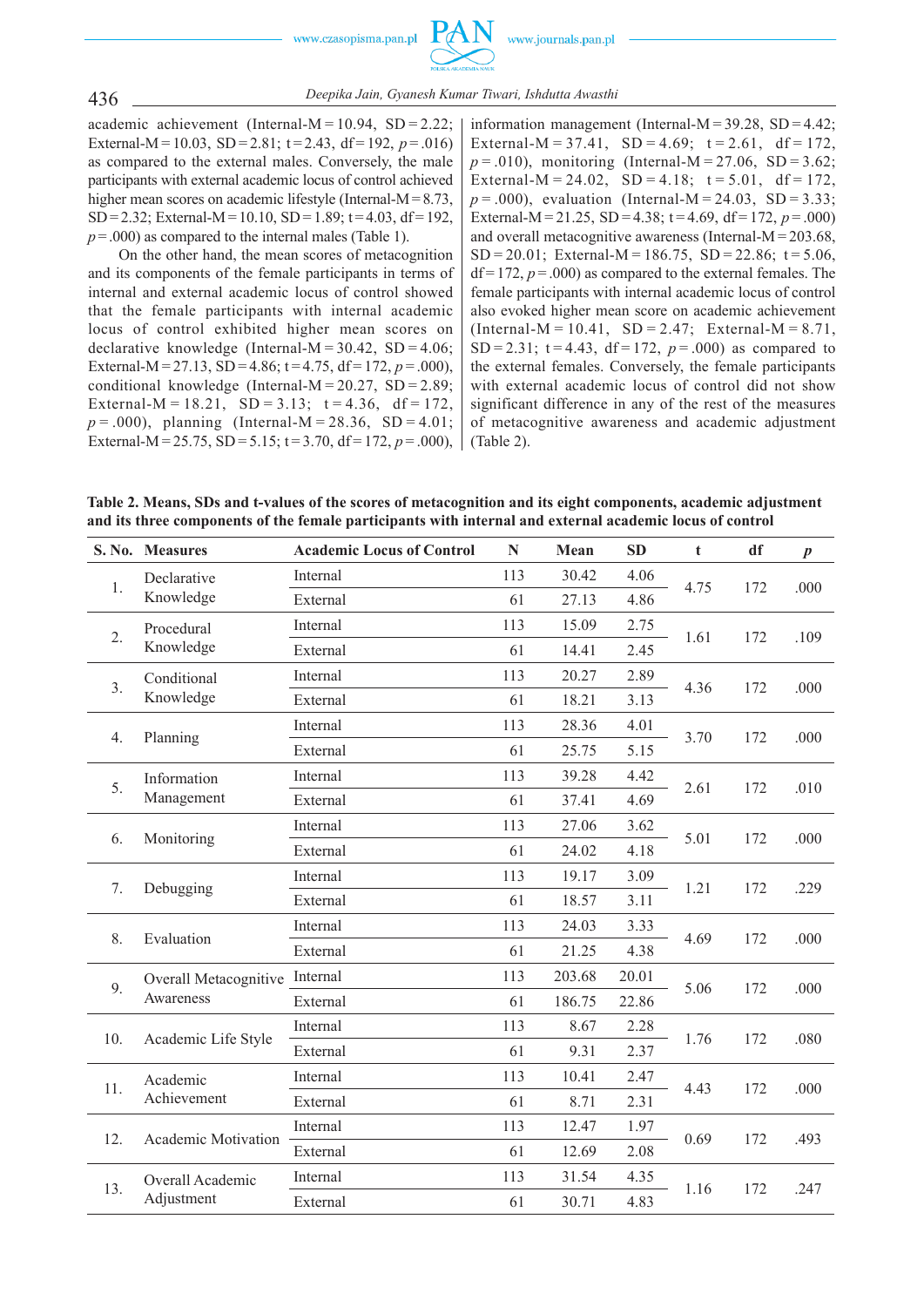

437 *Metacognitive awareness and academic locus of control as the predictors of academic adjustment*

Irrespective of gender, the participants with internal academic locus of control showed higher mean scores on declarative knowledge (Internal-M =  $30.29$ , SD =  $4.30$ ; External-M = 27.34, SD = 5.04;  $t = 5.84$ , df = 366,  $p = .000$ ), procedural knowledge (Internal-M =  $15.07$ , SD =  $2.64$ ; External-M = 13.91,  $SD = 2.60$ ;  $t = 3.97$ ,  $df = 366$ ,  $p = .000$ ). conditional knowledge (Internal- $M = 20.13$ , SD = 2.81; External-M = 18.41, SD = 3.24;  $t = 5.24$ , df = 366,  $p = .000$ , planning (Internal-M = 28.53, SD = 3.68; External-M = 25.25, SD = 5.20;  $t = 6.97$ , df = 366,  $p = .000$ ), information management (Internal-M = 38.88, SD = 4.72; External-M =  $36.92$ , SD =  $5.00$ ; t =  $3.69$ , df = 366,  $p = .000$ ), monitoring (Internal-M = 26.74, SD = 3.69; External-M = 24.47, SD = 4.17;  $t = 5.32$ , df = 366,  $p = .000$ ), debugging (Internal-M = 19.28,  $SD = 3.04$ : External-M = 18.58, SD = 3.16; t = 2.05, df = 366.  $p = .041$ ), evaluation (Internal-M = 23.69, SD = 3.40; External-M = 21.62, SD = 4.12;  $t = 5.11$ ,  $df = 366$ ,  $p = .000$ ) and overall metacognitive awareness (Internal-M = 202.60, SD = 19.58; External-M = 186.51, SD = 24.08;  $t = 6.87$ ,  $df = 366$ ,  $p = .000$ ) as compared to the externals (Table 3).

Likewise, the participants with internal academic locus of control also demonstrated higher mean score on academic achievement (Internal-M =  $10.70$ , SD =  $2.35$ ; External-M = 9.37, SD = 2.64;  $t = 4.89$ ,  $df = 366$ ,  $p = .000$ ) as compared to the externals. Conversely, the participants with external academic locus of control demonstrated higher mean score on academic lifestyle (Internal-M = 8.70, SD = 2.30; External-M = 9.71, SD = 2.17;  $t = 4.02$ , df = 366,  $p = .000$ ) as compared to the internals (Table 3).

The coefficients of correlation among the scores of various components of metacognition and academic adjustment in terms of internal and external academic locus of control of the male and female participants were computed. The results indicated that the positive and significant correlations existed among the scores

**Table 3. Means, SDs and t-values of the pooled scores of metacognition and its eight components, academic adjustment and its three components of the participants with internal and external academic locus of control**

| S. No. | <b>Measures</b>                    | <b>Academic Locus of Control</b> | N   | Mean   | <b>SD</b> | t    | df  | $\boldsymbol{p}$ |
|--------|------------------------------------|----------------------------------|-----|--------|-----------|------|-----|------------------|
| 1.     | Declarative<br>Knowledge           | Internal                         | 246 | 30.29  | 4.30      | 5.84 | 366 | .000             |
|        |                                    | External                         | 122 | 27.34  | 5.04      |      |     |                  |
| 2.     | Procedural<br>Knowledge            | Internal                         | 246 | 15.07  | 2.64      | 3.97 | 366 | .000             |
|        |                                    | External                         | 122 | 13.91  | 2.60      |      |     |                  |
| 3.     | Conditional<br>Knowledge           | Internal                         | 246 | 20.13  | 2.81      | 5.24 | 366 | .000             |
|        |                                    | External                         | 122 | 18.41  | 3.24      |      |     |                  |
| 4.     | Planning                           | Internal                         | 246 | 28.53  | 3.68      | 6.97 | 366 | .000             |
|        |                                    | External                         | 122 | 25.25  | 5.20      |      |     |                  |
| 5.     | Information<br>Management          | Internal                         | 246 | 38.88  | 4.72      | 3.69 | 366 | .000             |
|        |                                    | External                         | 122 | 36.92  | 5.00      |      |     |                  |
| 6.     | Monitoring                         | Internal                         | 246 | 26.74  | 3.69      | 5.32 | 366 | .000             |
|        |                                    | External                         | 122 | 24.47  | 4.17      |      |     |                  |
| 7.     | Debugging                          | Internal                         | 246 | 19.28  | 3.04      | 2.05 | 366 | .041             |
|        |                                    | External                         | 122 | 18.58  | 3.16      |      |     |                  |
| 8.     | Evaluation                         | Internal                         | 246 | 23.69  | 3.40      | 5.11 | 366 | .000             |
|        |                                    | External                         | 122 | 21.62  | 4.12      |      |     |                  |
| 9.     | Overall Metacognitive<br>Awareness | Internal                         | 246 | 202.60 | 19.58     | 6.87 | 366 | .000             |
|        |                                    | External                         | 122 | 186.51 | 24.08     |      |     |                  |
|        | Academic Life Style                | Internal                         | 246 | 8.70   | 2.30      | 4.02 | 366 | .000             |
| 10.    |                                    | External                         | 122 | 9.71   | 2.17      |      |     |                  |
| 11.    | Academic<br>Achievement            | Internal                         | 246 | 10.70  | 2.35      | 4.89 | 366 | .000             |
|        |                                    | External                         | 122 | 9.37   | 2.64      |      |     |                  |
| 12.    | Academic Motivation                | Internal                         | 246 | 12.42  | 2.07      | 0.91 | 366 | .366             |
|        |                                    | External                         | 122 | 12.62  | 1.96      |      |     |                  |
| 13.    | Overall Academic<br>Adjustment     | Internal                         | 246 | 31.81  | 4.56      | 0.23 | 366 | .820             |
|        |                                    | External                         | 122 | 31.70  | 4.70      |      |     |                  |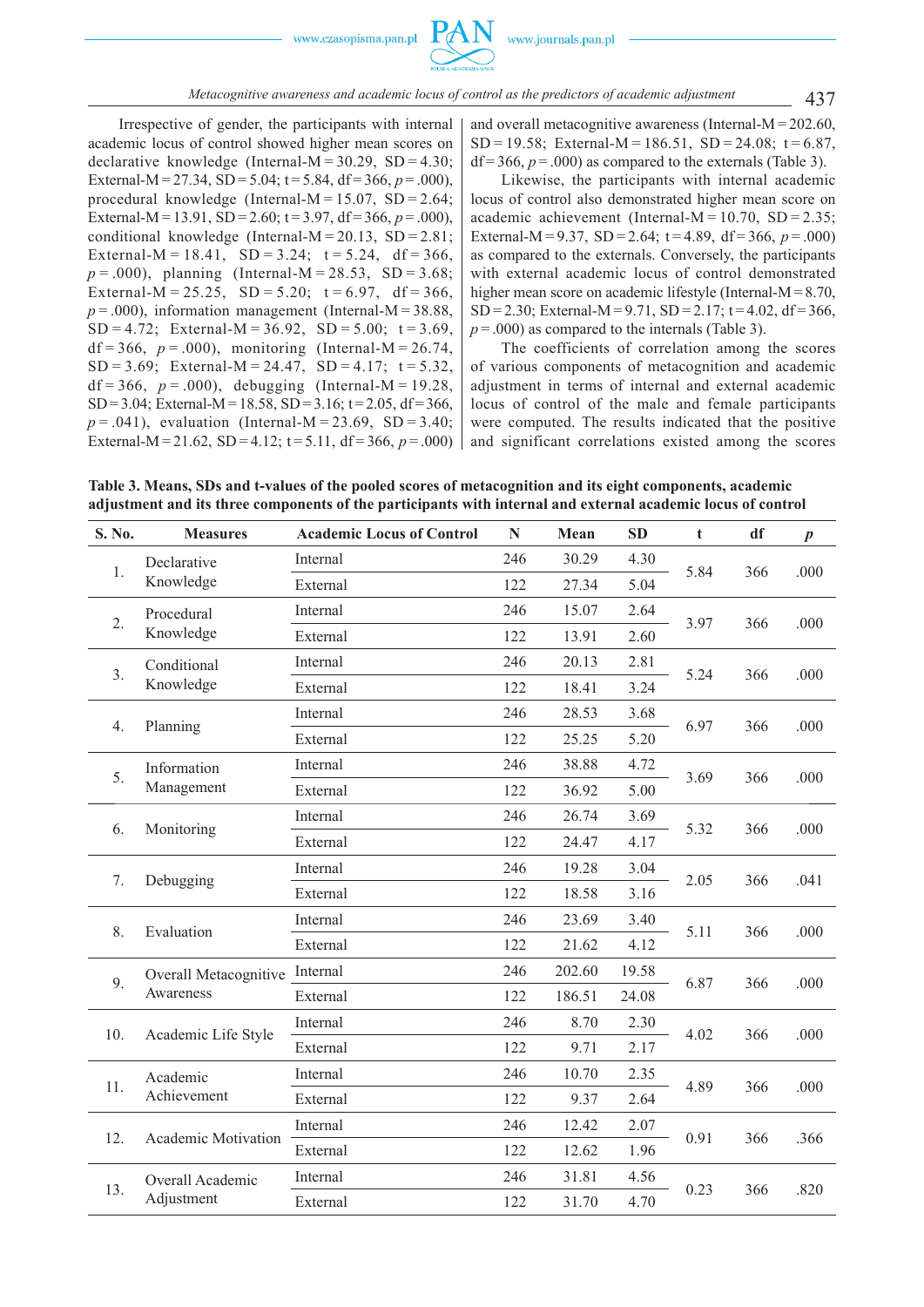

438 *Deepika Jain, Gyanesh Kumar Tiwari, Ishdutta Awasthi*

of declarative knowledge and academic achievement  $(r = .197, p = .023)$ , declarative knowledge and academic motivation  $(r = .177, p = .042)$ , declarative knowledge and overall academic adjustment ( $r = .203$ ,  $p = .019$ ) along with procedural knowledge and overall academic adjustment  $(r = 187, p = 0.031)$  of the male participants with internal academic locus of control.

On the other hand, the results demonstrated that positive and significant correlations existed among the scores of declarative knowledge and academic achievement  $(r = .243, p = .009)$ , planning and academic achievement  $(r = .323, p = .000)$ , information management and academic achievement  $(r = .252, p = .007)$ , overall metacognitive awareness and academic achievement  $(r = .193, p = .040)$ as well as declarative knowledge and overall academic adjustment ( $r = .215$ ,  $p = .022$ ) of the female participants with internal academic locus of control. Conversely, a negative and significant correlation was observed between the scores of evaluation and academic lifestyle  $(r = -208$ ,  $p = 0.027$  of the female participants with internal academic locus of control. The positive and significant correlations existed among the scores of procedural knowledge and academic achievement  $(r = .341, p = .007)$  as well as monitoring and academic achievement  $(r = .253, p = .049)$ of the female participants with external academic locus of control.

Setting aside the impact of gender, there were positive and significant correlations among the scores of declarative knowledge and academic achievement  $(r = .213, p = .001)$ , planning and academic achievement ( $r = .238$ ,  $p = .000$ ), information management and academic achievement  $(r = .130, p = .042)$ , overall metacognitive awareness and academic achievement ( $r = .163$ ,  $p = .010$ ), declarative knowledge and academic motivation  $(r = .156, p = .014)$ , declarative knowledge and overall academic adjustment  $(r = .206, p = .001)$ , procedural knowledge and overall academic adjustment  $(r = .141, p = .027)$ , planning and overall academic adjustment  $(r = .127, p = .046)$  and overall metacognitive awareness and overall academic adjustment  $(r = .126, p = .049)$  of the participants with internal academic locus of control. Conversely, a negative and significant correlation existed between the scores of evaluation and academic lifestyle  $(r = -123, p = .054)$  of the participants with internal academic locus of control. Likewise, a positive and significant correlation existed between the scores of evaluation and academic achievement  $(r = .184, p = .042)$  of the participants with external academic locus of control.

The regression analyses were carried out assuming metacognition and its components as predictors and academic adjustment and its components as the criterion. Irrespective of gender, overall scores of declarative knowledge of the internals contributed 4.50%, 2.40% and 4.20% variance to the scores of the academic achievement  $(R<sup>2</sup>=.045, F(1, 366)=11.55, p=.001)$ , academic motivation  $(R^2 = .024, F(1, 366) = 6.11, p = .014)$  and overall academic adjustment ( $R^2 = .042$ ,  $F(1, 366) = 10.79$ ,  $p = .001$ ) of the participants, respectively. The procedural knowledge contributed 2.00% variance in the scores of only overall

academic adjustment  $(R^2 = .020, F(1, 366) = 4.96, p = .027)$ of the internals. The planning component of metacognition contributed 5.60% and 1.60% variance to the scores of the academic achievement ( $R^2 = .056$ ,  $F(1, 366) = 14.59$ ,  $p = .000$ ) and overall academic adjustment ( $R^2 = .016$ ,  $F(1, 366) = 4.03$ ,  $p = .046$ ) of the internals, respectively. The information management contributed 1.70% variance in the scores of only academic achievement  $(R^2 = .017,$ F(1, 366) = 4.17,  $p = .042$ ) of the internals. The evaluation contributed 1.50% variance in the scores of academic lifestyle  $(R^2 = .015, F(1, 366) = 3.75, p = .054)$  of the internals. The overall metacognitive awareness contributed 2.70% and 1.60% variance to the scores of academic achievement  $(R^2 = .027, F(1, 366) = 6.70, p = .010)$  and overall academic adjustment  $(R^2 = .016, F(1, 366) = 3.93,$  $p = .049$ ) of the internals, respectively. On the other hand, only evaluation component of metacognition contributed 3.40% variance in the scores of academic achievement (R<sup>2</sup>= .034, F(1, 366) = 4.22,  $p = .042$ ) of the externals.

# **Discussion**

The findings of the study demonstrated that internal and external academic locus of control denoted different cognitive and metacognitice structuring of the participants which, in turn, shaped their academic life style, academic achievement and academic motivation-the three parameters of academic adjustment-of the male and female participants. Further, the findings of the study evinced that the male and female participants with internal academic locus of control evoked higher mean scores on declarative knowledge, procedural knowledge, conditional knowledge, planning, information management, monitoring, debugging, evaluation and overall metacognitive awareness as compared to the externals. Likewise, the male and female participants with internal academic locus of control also exhibited higher mean scores on academic achievement measure as compared to their external counterparts whereas the male participants with external academic locus of control showed higher mean score on academic life style as compared to the internals. In essence, the internals exhibited significantly higher mean scores on majority of the dimensions of metacognition as compared to the externals irrespective of their gender. The findings of the study evinced that internal and external locus of control represent dissimilar metacognitive patterning with internals having better metacognitive awareness as compared to the externals which facilitated their academic adjustment. The previous findings have unequivocally reported that higher metacognitive awareness had positive correlations with internal academic locus of control which, in turn, facilitate performance on various indices (Arslan & Akin, 2014; Ghasemzadeh & Saadat, 2011; Jain, Tiwari, & Awasthi, 2017). The present series of results showed that internals and externals differed in the levels of their metacognitive awareness. These findings partially approved hypothesis 1 which conjectured that the mean scores of metacognitive awareness and academic adjustment of the participants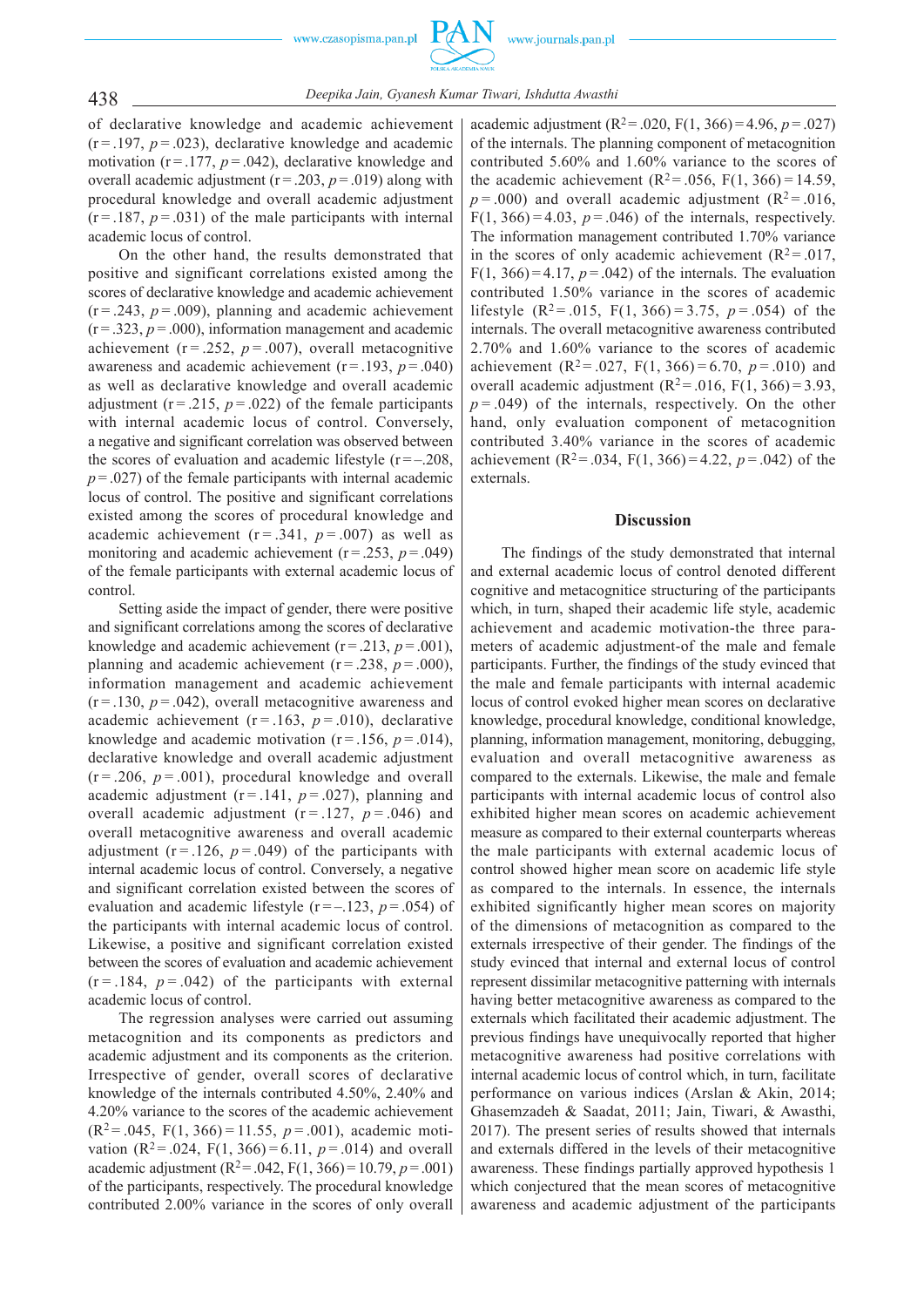

# 439 *Metacognitive awareness and academic locus of control as the predictors of academic adjustment*

with internal academic locus of control will be higher as compared to the externals.

The differences in metacognitive structuring of the internals and externals were more pronounced in the correlational analyses which showed that there were positive and significant correlations among the scores of declarative knowledge and academic achievement, academic motivation and overall academic adjustment along with procedural knowledge and overall academic adjustment of the male participants with internal academic locus of control. On the other hand, the results also demonstrated positive and significant correlations among the scores of declarative knowledge and academic achievement, planning and academic achievement, information management and academic achievement, overall metacognitive awareness and academic achievement as well as declarative knowledge and overall academic adjustment of the female participants with internal academic locus of control. Irrespective of gender, the positive and significant correlations were observed among the scores of declarative knowledge, planning, information management, overall metacognitive awareness and academic achievement, declarative knowledge, academic motivation and overall academic adjustment, procedural knowledge, planning and overall academic adjustment, and overall metacognitive awareness and overall academic adjustment of the participants with internal academic locus of control. Previous studies have also reported facilitative role of metacognitive knowledge in performance of various sorts including academic adjustment (Al-Shinawi & Abdurrahman, 1994; Tiwari, 2015b). The findings demonstrated that external locus of control also carries some advantages regarding performance on some indices as compared to the internal locus of control. It was evinced by observed positive and significant correlations among the scores of procedural knowledge and academic achievement as well as monitoring and academic achievement of the female participants with external academic locus of control. Likewise, the positive and significant correlations existed between the scores of evaluation and academic achievement of the participants with external academic locus of control. These findings led to partially approve hypothesis 2 which presumed that the metacognition and its components will show positive correlations with academic adjustment of the internals and externals.

The metacognitive awareness evidently contributed to the various dimensions of academic adjustment of the participants. It was evident with the findings which corroborated that irrespective of gender, overall scores of declarative knowledge of the internals accounted for significant variance in the scores of the academic achievement, academic motivation and overall academic adjustment, the procedural knowledge to the overall academic adjustment, planning to academic achievement and overall academic adjustment, information management to academic achievement, the evaluation to academic lifestyle, and the overall metacognitive awareness to academic achievements and overall academic adjustment of the participants, respectively. Contrarily, only evaluation component of metacognition contributed significantly to the academic achievement of the externals. The findings of regression analysis led also to approve partially hypothesis 3 which expected that the metacognition and its components will account for significant variance in the scores of academic adjustment of the internals and externals. Thus, it may be argued that the nature of academic locus of control (internal or external) seems to mediate the relationships of metacognitive awareness and academic adjustment of the students. In other words, the internals and externals have indicated to possess different kinds of metacognitive structuring and patterning which caused to achieve different levels of academic adjustment by the male and female participants.

The findings of the present study were supported by previous studies that have reported that metacognitive strategies shaped thinking and facilitated learning and academic performance (Jain et al., 2017; Swanson, 1990). The findings evinced that metacognition and academic locus of control played significant roles in shaping the nature and extent of the academic adjustment of the students. Previous researchers have found that locus of control shaped the metacognitive structuring of the participants and internal and external academic locus of control exhibited positive and negative correlations, respectively (Arslan & Akin, 2014). It was observed in the study that internals were more likely to adopt efficient metacognitive strategies as compared to the externals (Arslan & Akin, 2014). Similar observations were also evident in the previous studies which have shown that metamemory, an important component of metacognition, has significant implications for eyewitness memory performance (Tiwari, 2010a; Tiwari, 2010b; Tiwari, 2010c; Tiwari, 2011b; Tiwari, 2011c; Tiwari, 2011d; Tiwari, 2011e; Tiwari, 2012; Tiwari, 2013; Tiwari, 2015b).

#### **Summary and Conclusions**

The major conclusion of the study is that internal and external loci of control were associated with dissimilar nature and levels of metacognitive awareness and metacognitive structuring of the participants i.e., the internals carry higher metacognitive awareness. This higher metacognitive awareness of the internals facilitated their better performance on the academic adjustment measure. It was explicit in the findings of the study that the male and female participants with internal academic locus of control showed higher mean scores on declarative knowledge, procedural knowledge, conditional knowledge, planning, information management, monitoring, debugging, evaluation and overall metacognitive awareness as compared to their respective groups of externals. Likewise, the male and female participants with internal academic locus of control also demonstrated higher mean scores of academic achievement as compared to their external counterparts whereas the male participants with external academic locus of control showed higher mean scores on academic life style as compared to their respective groups of internals.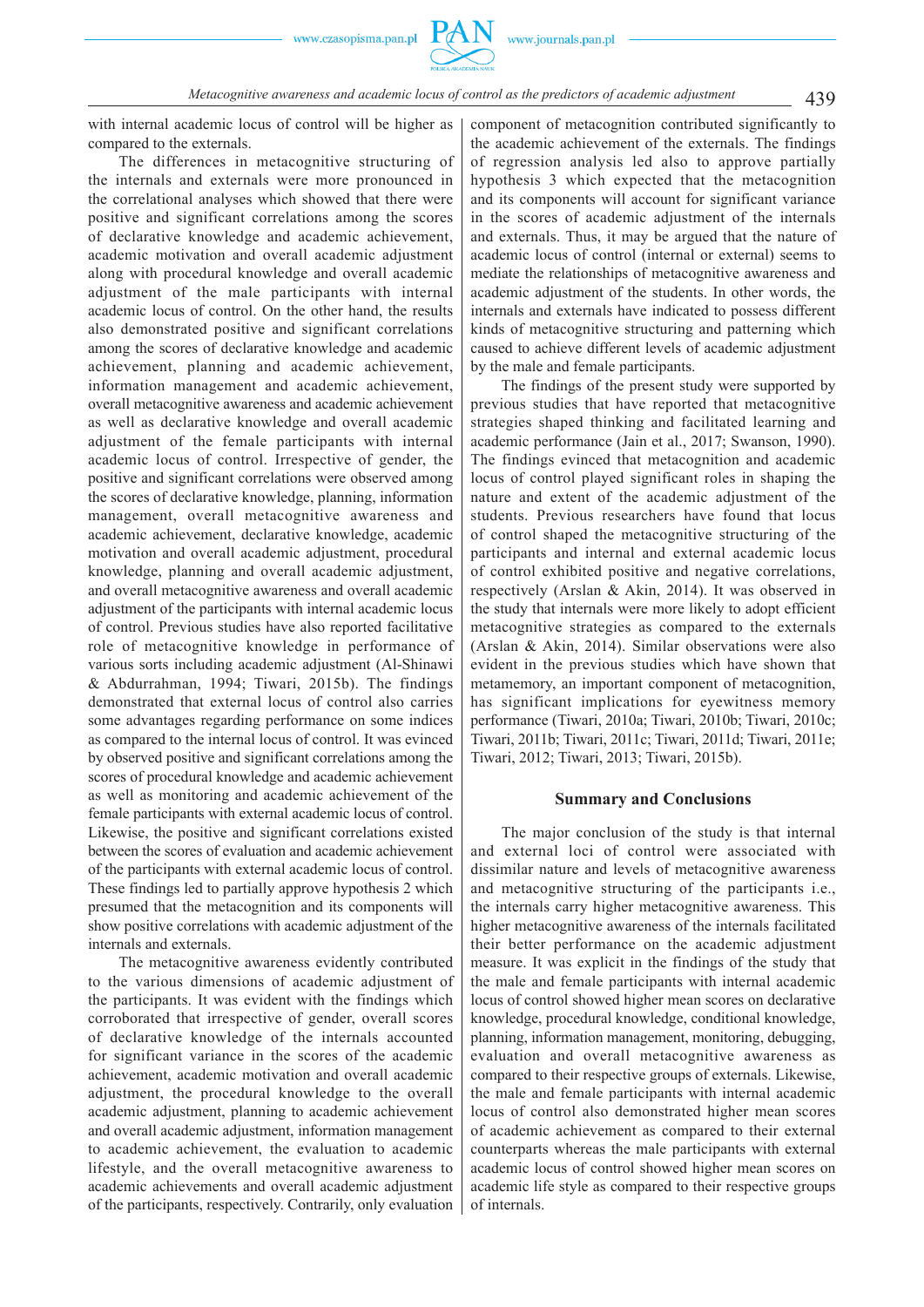

440 *Deepika Jain, Gyanesh Kumar Tiwari, Ishdutta Awasthi*

# **Directions for Future Researchers**

The metacognitive awareness and academic locus of control constitute the motivational and self-system beliefs that have been successfully demonstrated to be associated with the academic performance and academic adjustment of the students. The future researchers may cross examine the findings of the study on different populations of students in terms of other variables. It has been argued that academic adjustment is not only determined by metacognitive awareness and locus of control but self-compassion (Verma & Tiwari, 2017a), personality structuring (Verma & Tiwari, 2017b), academic self-concept (Gujare & Tiwari, 2016b; Tiwari, 2011a), mental health symptoms (Gujare & Tiwari, 2016a) and emotional intelligence (Tiwari, 2016a) also contribute in shaping it. In addition, positive constructs like sustainable behaviors (Tiwari, 2016c), yogic practices (Tiwari, 2016b), positive body image (Jain & Tiwari, 2016a; Jain & Tiwari, 2016b; Tiwari & Kumar, 2015; Tiwari, 2014), emotion regulation (Tiwari, 2015a), self-forgiveness and life satisfaction (Mudgal & Tiwari, 2015; Mudgal & Tiwari, 2017) may also contribute to academic adjustment. The future researchers may involve the above mentioned variables to develop deeper understanding of the nature and dynamics of academic adjustment of the students. The future researchers may enhance their understanding by applying qualitative methods and mixed methods which will help to develop better understanding of the dynamics of academic adjustment. The future researchers may plan to carry out studies to uncover the basic metacognitive patterning of internals and externals with reference to cross-cultural populations of different developmental periods.

#### **References**

- Al-nabhan, M. (2001). Developing a tool to measure the satisfaction degree in educational faculty in Muta'a University. *Educational Research Center Journal*, *10*(20), 101–145.
- Al-Shinawi, M., & Abdurrahman, M. (1994). *Relationship between social support and personality domains, self-evaluation and adjustment in university.* Cario: Anglo-Egypt Press.
- Anderson, A., Hattie, J., & Hamilton, R. (2005). Locus of control, self-efficacy, and motivation in different schools: Is moderation the key to success? *Educational Psychology*, *25*(5), 517–535.
- Anderson, J. R., Guan, Y., & Koc, Y. (2016). The academic adjustment scale: Measuring the adjustment of permanent resident or sojourner students. *International Journal of Intercultural Relations*, *54*, 68–76.
- Arslan, S., & Akin, A. (2014). Metacognition: As a predictor of one's academic locus of control. *Educational Sciences: Theory and Practice*, *14*(1), 33–39.
- Artzt, A., & Armour-Thomas, E. (1992). Development of a cognitive-metacognitive framework for protocol analysis of mathematical problem solving in small groups. *Cognition and Instruction*, *9*, 137–175.
- Baker, L. (1989). Metacognition, comprehension monitoring, and the adult reader. *Educational Psychology Review*, *I*, 3–38.
- Baker, R. W., & Siryk, M. A. (1999). *SACQ: student adaptation to college questionnaire manual.* Los Angeles, CA: Western Psychological Services.
- Bandura, A. (1989). Human agency in social cognitive theory. *Am Psychol*, *44*(9), 1175–1184. doi: 10.1037/0003-066X.44.9.1175
- Bergan, J. (1990). Contributions of instructional psychology to school psychology. In: Gutkin, T. B., Reynolds, C. R. (Eds.), *The handbook of school psycholog*y (pp. 126–142). New York: John Wiley & Sons.
- Brown, A. L. (1987). Metacognition, executive control, self-regulation, and other more mysterious mechanisms. In: F. E. Weinert & R. H. Kluwe (Eds.), *Metacognition, motivation, and understanding* (pp. 65–116). Hillsdale, NJ: Lawrence Erlbaum.
- Butterfield, E. C., Nelson, T. O., & Peck, V. (1988). Developmental aspects of the feeling of knowing. *Developmental Psychology*, *24*(5), 654–663.
- Cazan, A. M. (2012). Self regulated learning strategies predictors of academic adjustment. *Procedia-Social and Behavioral Sciences*, *33*, 104–108.
- Corno, L., Collins, K., & Capper, J. (1982, March). Where there's a way there's a will: Self-regulating the low-achieving student, Paper presented at the annual meeting of the American Educational Research Association, New York, NY.
- Flavell, J. H. (1987). Speculations about the nature and development of metacognition. In: F. E. Weinert & R. H. Kluwe (Eds.), *Metacognition, Motivation and Understanding* (pp. 21–29). Hillside, New Jersey: Lawrence Erlbaum Associates.
- Ghasemzadeh, A., & Saadat, M. (2011). Locus of control in Iranian university Student and its relationship with academic achievement*. Procedia – Social and Behavioral Sciences*, *30*, 2491–2496.
- Goldsmith, A. H., Veum, J. R., & Darity, W. Jr. (2000). Motivation and labor market outcomes. In: S. Polachek & K. Tatsiramos (Eds.), *Research in Labor Economics* (pp. 109–146). Emerald Group Publishing Limited. doi: 10.1016/S0147-9121(00)19006-5
- Grote, G. F., & James, L. R. (1991). Testing behavioral consistency and coherence with the situation-response measure of achievement motivation. *Multivariate Behavioral Research*, *26*, 655–691.
- Gujare, S. K., & Tiwari, G. K. (2016a). Mental health symptoms predict academic achievement of the female students. *The International Journal of Indian Psychology*, *Volume 4*, *Issue 1*, *No.76*, 93–111.
- Gujare, S. K., & Tiwari, G. K. (2016b). Academic self-concept and academic outcome of the graduate students: The mediating role of socioeconomic status and gender. *International Journal of Education and Psychological Research*, *4*(5), 1–7.
- Harrison, C. (1991). Metacognition and motivation. *Reading Improvement*, *28*(1), 35–39.
- Jacobs, J. E., & Paris, S. G. (1987). Children's metacognition about reading: Issues in definition, measurement, and instruction. *Educational Psychologist*, *22*(3–4), 255–278.
- Jain, D., Tiwari, G. K., & Awasthi, I. D. (2017). Impact of Metacognitive Awareness on Academic Adjustment and Academic Outcome of the Students. *International Journal of Indian Psychology*, *5*(1), 123–138. doi: 10.25215/0501.034
- Jain, P., & Tiwari, G. K. (2016a). Body image satisfaction and Life Satisfaction in HIV/AIDS patients. *The International Journal of Indian Psychology*, Vol. *3*, Issue 2, No. 1, 81–90.
- Jain, P., & Tiwari, G. K. (2016b). Positive body image and general health: A Mixed Methods Study. *The International Journal of Indian Psychology*, Vol. *4*, Issue 1, No. 76, 33–51.
- Johnson, M. K., Kounios, J., & Reeder, J. A. (1994). Time course studies of reality monitoring and recognition. *Journal of Experimental Psychology: Learning, Memory, and Cognition*, *20*(6), 1409–1419.
- Metcalfe, J. (1996). Metacognitive processes. In: E. L. Bjork & R. A. Bjork (Eds.), *Memory: Handbook of perception and cognition* (pp. 381–407). San Diego, CA: Academic Press.
- Mudgal, S., & Tiwari, G. K. (2015). Self-Forgiveness and Life Satisfaction in People Living with HIV/AIDS. *The International Journal of Indian Psychology*, Vol. *3*, Issue 1, No. 10, 101–108.
- Mudgal, S., & Tiwari, G. K. (2017). High level of self-forgiveness facilitates quality of life in males and females. *Vaichariki-A Multidisciplinary Refereed International Research Journal*, *8*(3), 154–166.
- Nelson, T. O., Gerler, D., & Narens, L. (1984). Accuracy of feeling-of- -knowing judgments for predicting perceptual identification and relearning. *Journal of Experimental Psychology: General*, *113*(2), 282–300.
- Pansky, A., Koriat, A., & Goldsmith, M. (2005). Eyewitness recall and testimony. In: N. Brewer & K. D. Williams (Ed.), *Psychology and law: An empirical perspective* (pp. 93–150). New York: Guilford Press.
- Pintrich, P. R., & De Groot, E. V. (1990). Motivational and self-regulated learning components of classroom academic performance. *Journal of Educational Psychology*, *82*(1), 33–40.